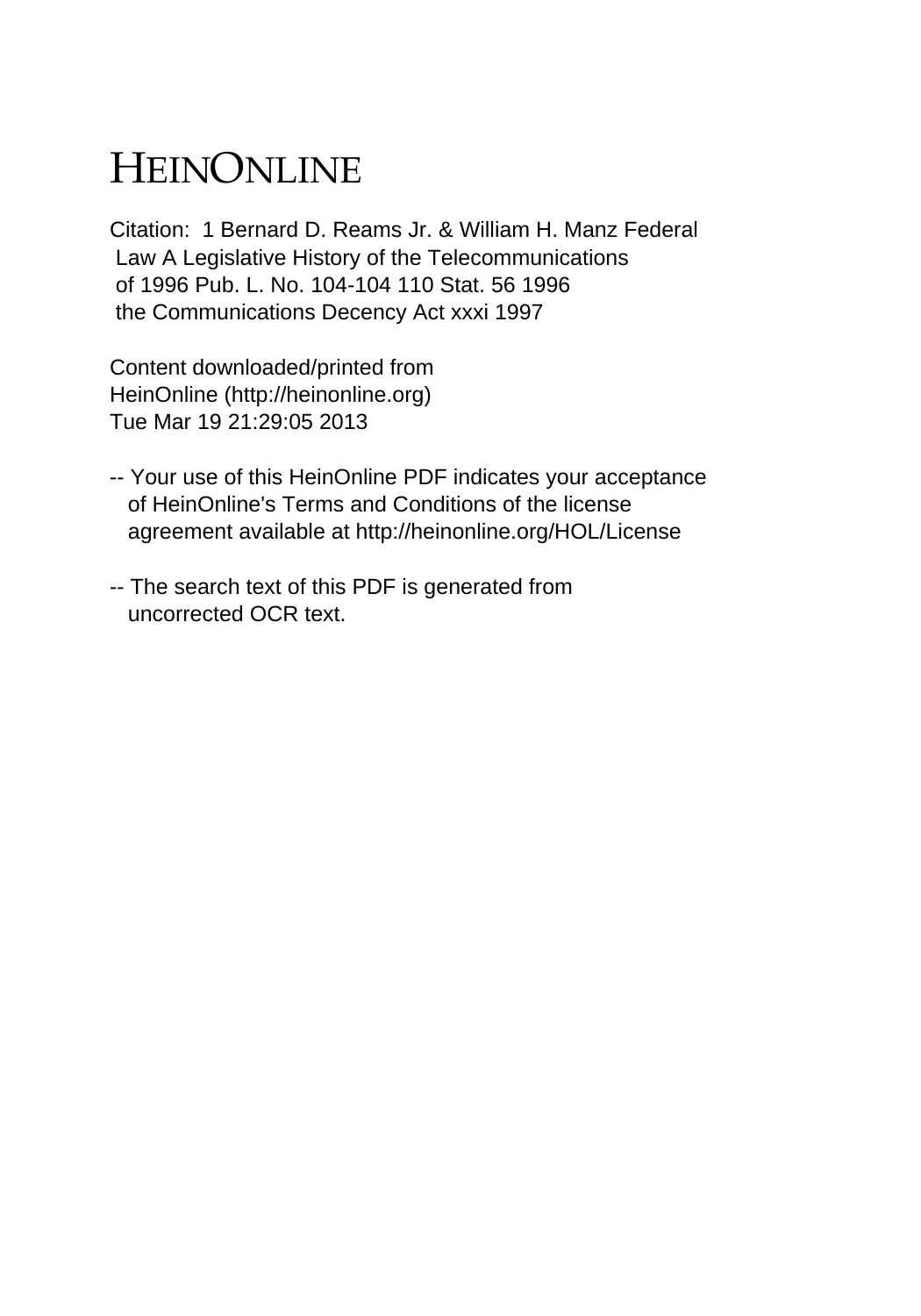## **TABLE OF DOCUMENTS**

### **VOLUME 1**

#### **Section I: Law as Enacted**

**Doc. No. 1 -** Telecommunications Act of **1996 -**Pub. L. No. 104-104, **110** Stat. **56** (February **8, 1996).**

#### **Section I[: Reports on the Law**

- **Doc. No. 2 -** Telecommunications Competition and Deregulation Act of **1995 - S.** Rep. No. 104-23 **-** Report of the Committee on Commerce, Science, and Transportation on **S. 652,** United States Senate (March **30, 1995).**
- **Doc. No. 3 -** Communications Act of **1995 -** H. Rep. 104-204 Part **1 -** Report together with additional and dissenting views to accompany H.R. **1555,** House of Representatives (July 24, **1995).**
- **Doc. No. 4 -** Providing for the Consideration of H.R. **1555,** the Communications Act of **1995 -** H. Rep. 104-223 **-**Report to accompany H. Res. **207,** House of Representatives (August **1, 1995).**
- **Doc. No. 5 -** Telecommunications Act of **1996 -** H. Rep. 104-458 **-** Conference Report to accompany **S. 652,** House of Representatives (January **31, 1996).**
- **Doc. No. 6 -** Telecommunications Act of **1996 - S.** Rep. 104-230 **-** Conference Report to accompany **S. 652,** United States Senate (February **1, 1996).**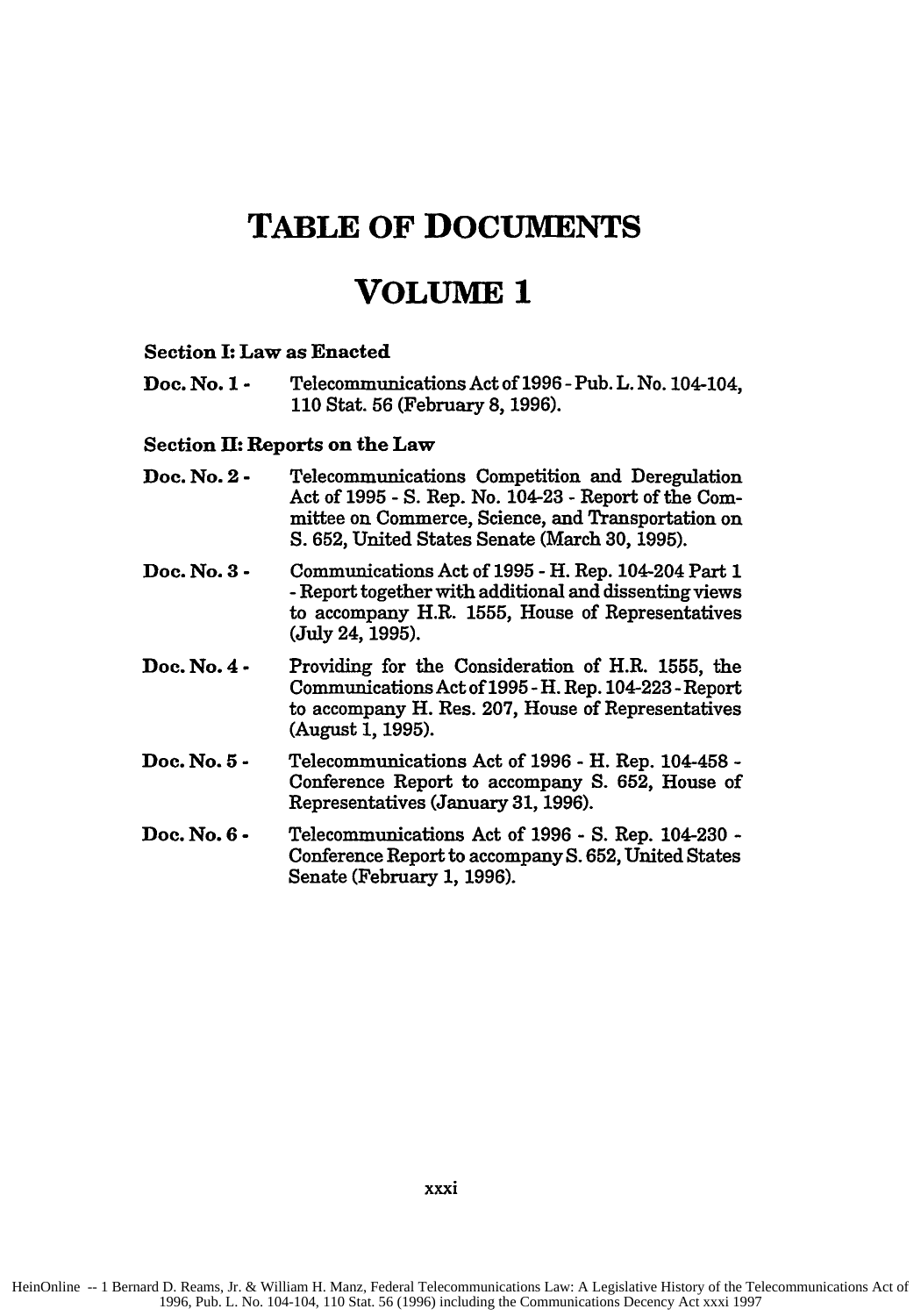HeinOnline -- 1 Bernard D. Reams, Jr. & William H. Manz, Federal Telecommunications Law: A Legislative History of the Telecommunications Act of 1996, Pub. L. No. 104-104, 110 Stat. 56 (1996) including the Communications Decency Act xxxii 1997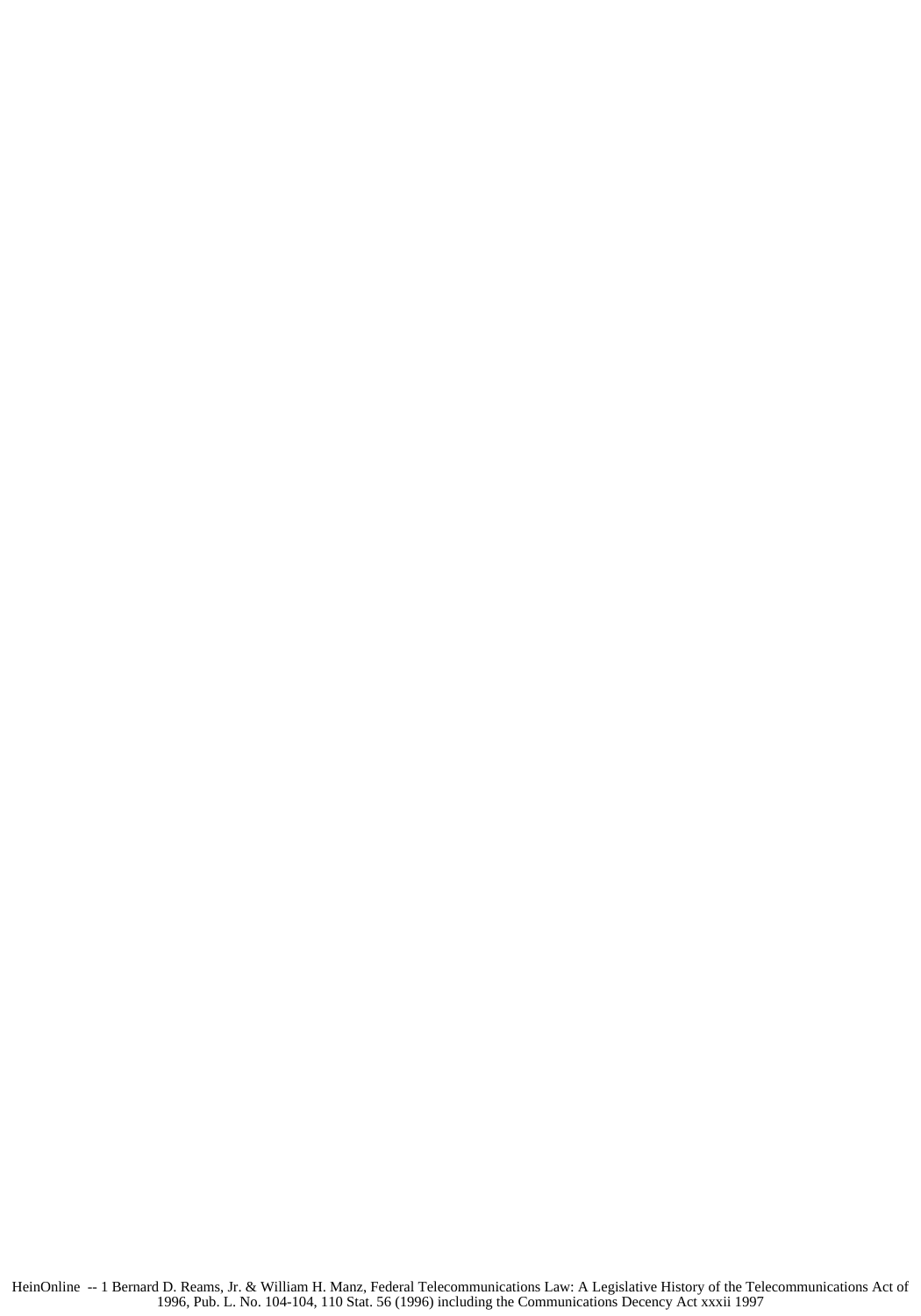## Document No. **1**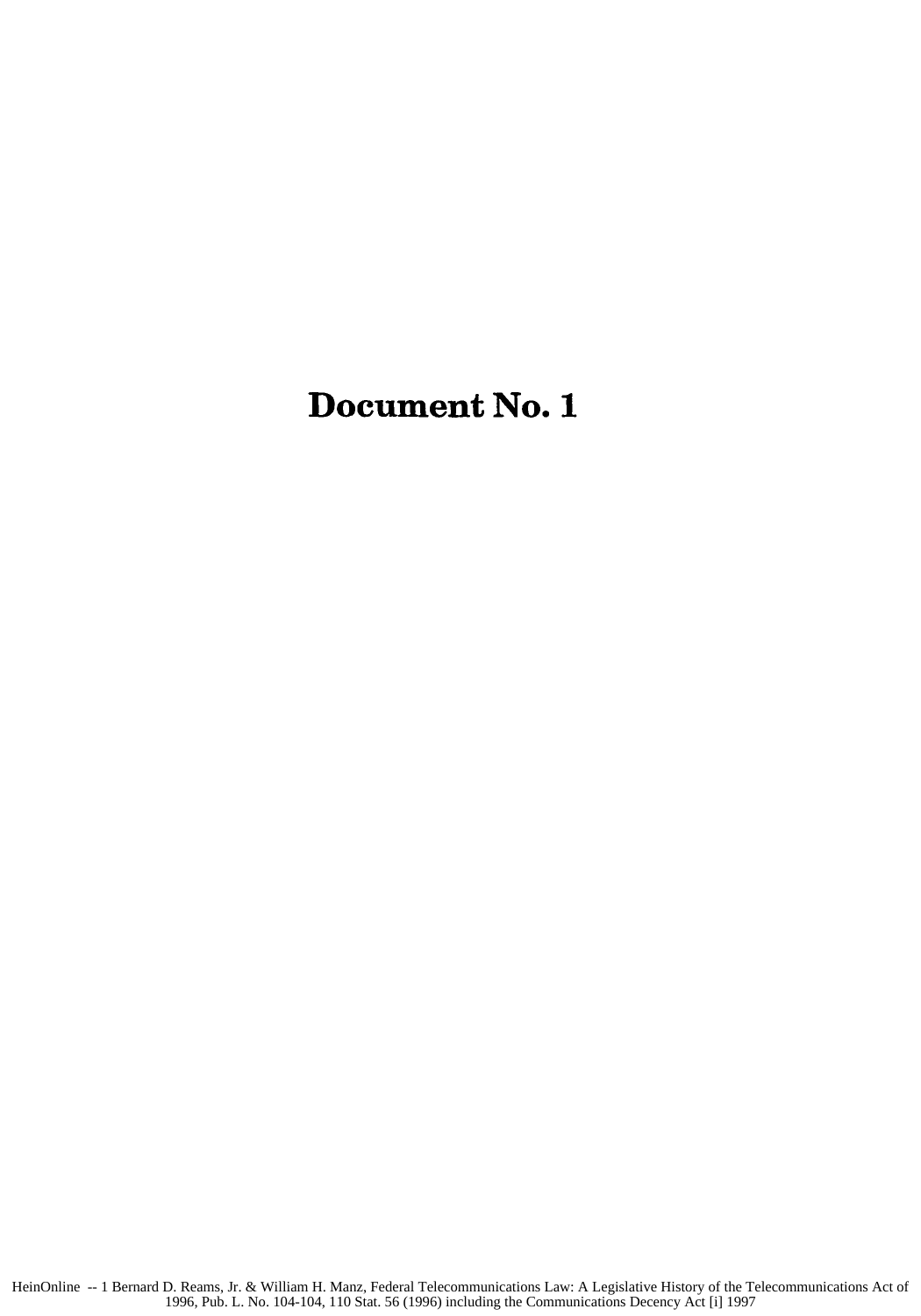HeinOnline -- 1 Bernard D. Reams, Jr. & William H. Manz, Federal Telecommunications Law: A Legislative History of the Telecommunications Act of 1996, Pub. L. No. 104-104, 110 Stat. 56 (1996) including the Communications Decency Act [ii] 1997